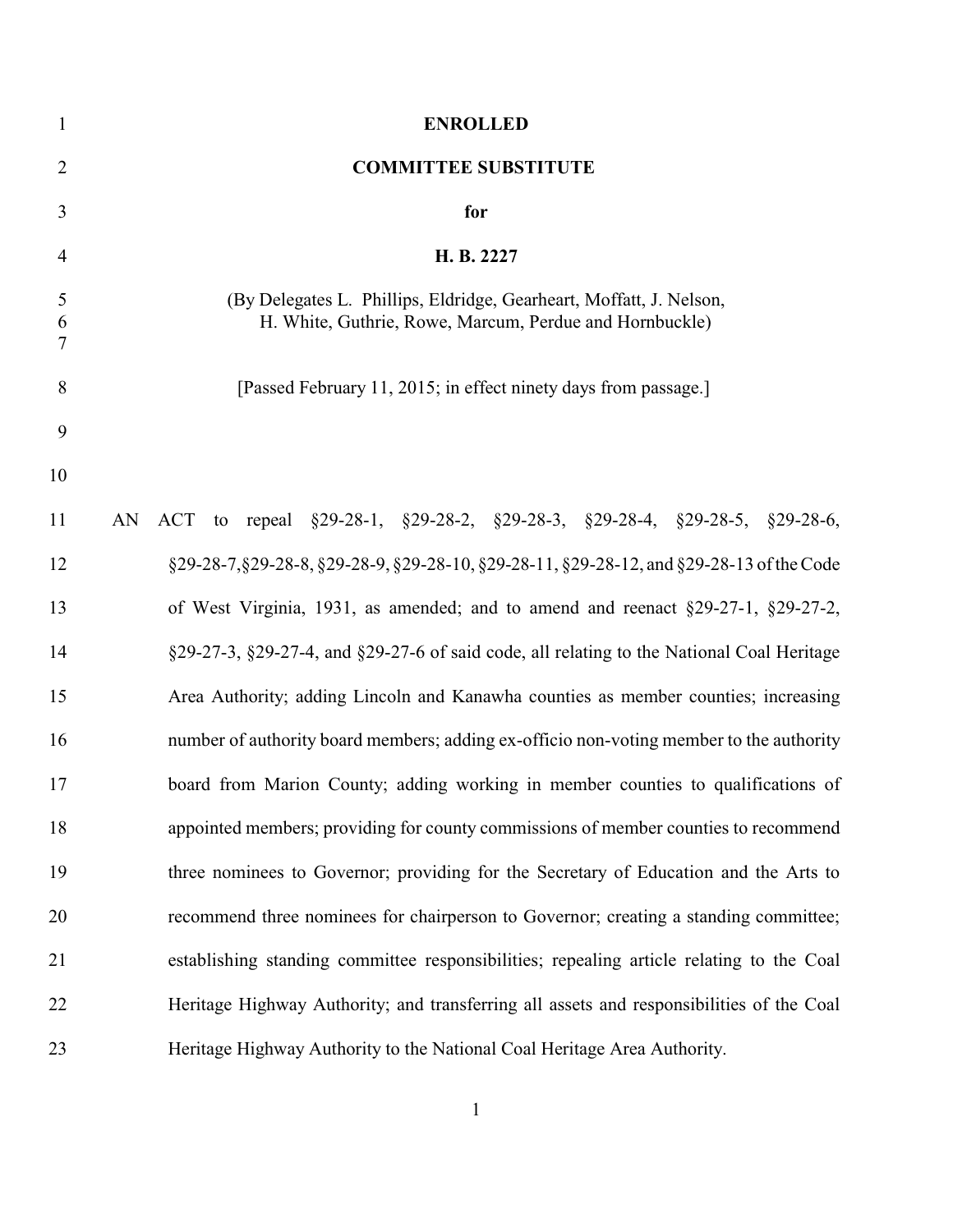*Be it enacted by the Legislature of West Virginia:*

| $\overline{2}$           | That §29-28-1, §29-28-2, §29-28-3, §29-28-4, §29-28-5, §29-28-6, §29-28-7, §29-28-8,                     |
|--------------------------|----------------------------------------------------------------------------------------------------------|
| 3                        | §29-28-9, §29-28-10, §29-28-11, §29-28-12, and §29-28-13 of the Code of West Virginia, 1931, as          |
| $\overline{\mathcal{A}}$ | amended, be repealed; and that §29-27-1, §29-27-2, §29-27-3, §29-27-4, and §29-27-6 of said code         |
| 5                        | be amended and reenacted to read as follows:                                                             |
| 6                        | ARTICLE 27. NATIONAL COAL HERITAGE AREA AUTHORITY.                                                       |
| 7                        | §29-27-1. Legislative findings.                                                                          |
| 8                        | The West Virginia Legislature finds that there is a significant need for a public body to                |
| 9                        | promote and enhance historic preservation, tourism and economic development activities that relate       |
| 10                       | to the state's history as a coal producing state within the counties of Boone, Cabell, Fayette, Lincoln, |
| 11                       | Logan, Kanawha, Marion, McDowell, Mercer, Mingo, Raleigh, Summers, Wayne and Wyoming.                    |
| 12                       | The Legislature further finds that the creation and empowering of a statutory corporation to             |
| 13                       | work with the landowners, county officials and community leaders, state and federal government           |
| 14                       | agencies, and other interested parties to enable and facilitate the development of the national coal     |
| 15                       | heritage area will greatly assist in the realization of these potential benefits.                        |
| 16                       | §29-27-2. Definitions.                                                                                   |
| 17                       | Unless the context clearly requires a different meaning, the terms used in this article have the         |
| 18                       | following meanings:                                                                                      |
| 19                       | (a) "Authority" means the national coal heritage area authority;                                         |

- (b) "Board" means the board of the national coal heritage area authority; and
- (c) "National coal heritage area" means and is comprised of the counties of Boone, Cabell, Fayette, Lincoln, Logan, Kanawha, McDowell, Mercer, Mingo, Raleigh, Summers, Wayne and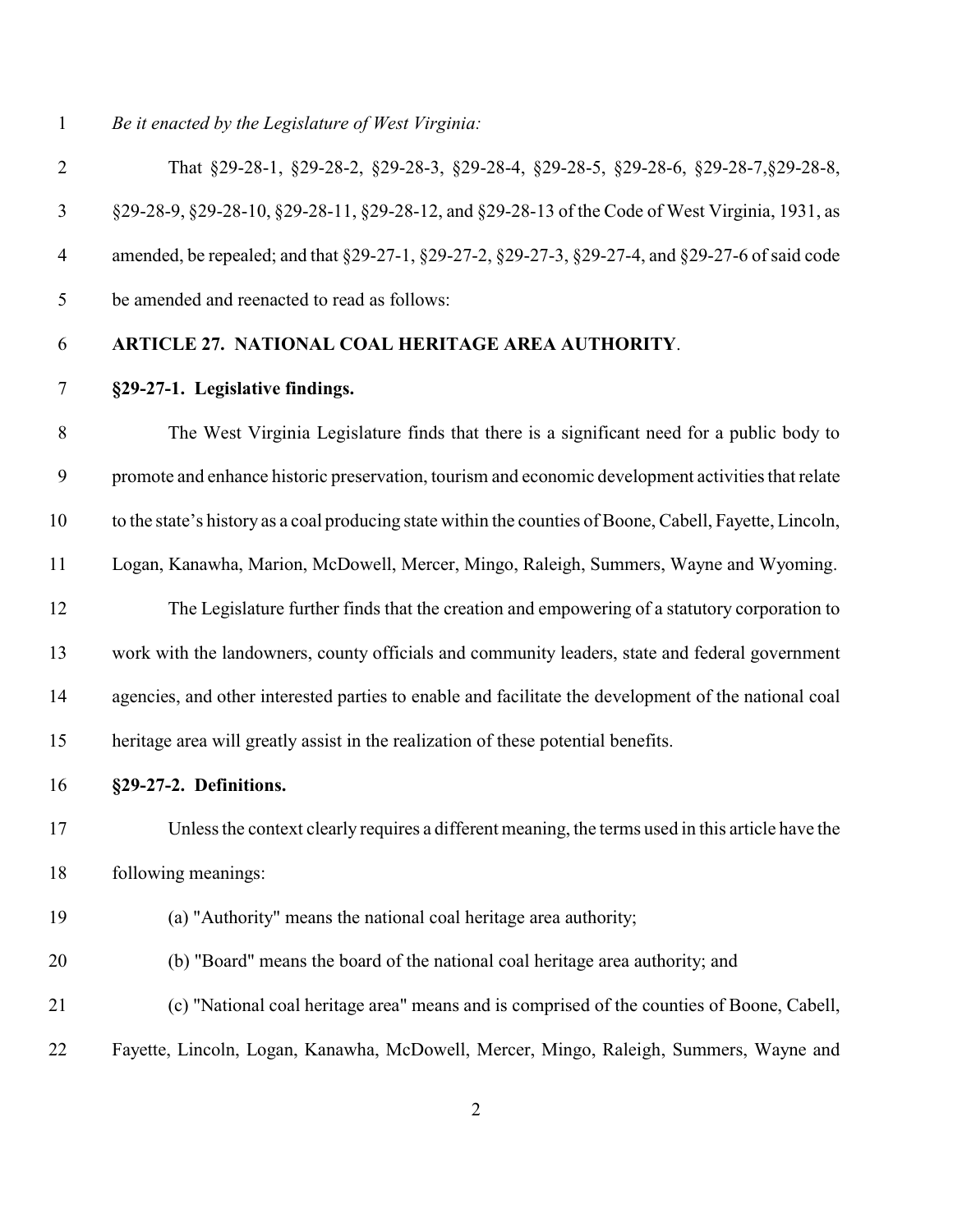Wyoming.

## **§29-27-3. Creation; appointment of board; terms; expenses; executive director.**

 (a) There is hereby created the "national coal heritage area authority" which is a public corporation and a government instrumentality existing for the purposes of providing direction to and assistance with state and federal historic preservation, economic development, and tourism projects in the national coal heritage area and aiding in the development and implementation of integrated cultural, historical, and land resource management policies and programs in orderto retain, enhance, and interpret the significant values of the lands, waters and structures in the national coal heritage area.

 (b) The authority board shall be comprised of twenty members. The following six persons shall be nonvoting members and shall serve by virtue of their offices and may be represented at meetings of the board by designees: The secretary of the Department of Education and the arts, the commissioner of the bureau of the environment, the commissioner of the Division of Tourism, the commissioner of the Division of Culture and History, the director of the Division of Natural Resources and the executive director of the West Virginia Development Office. The remaining fourteen members shall be appointed for terms of four years by the Governor with the advice and consent of the Senate. The county commission of each of the county within the National Coal Heritage Area may submit to the Governor a list of three candidates to be considered for Board appointment. Of the fourteen members appointed bythe Governor, one member must reside or work in Boone County; one member must reside or work in Cabell County; one member must reside or work in Fayette County; one member must reside or work in Lincoln County; one member must reside or work in Logan County; one member must reside or work in Kanawha county; one member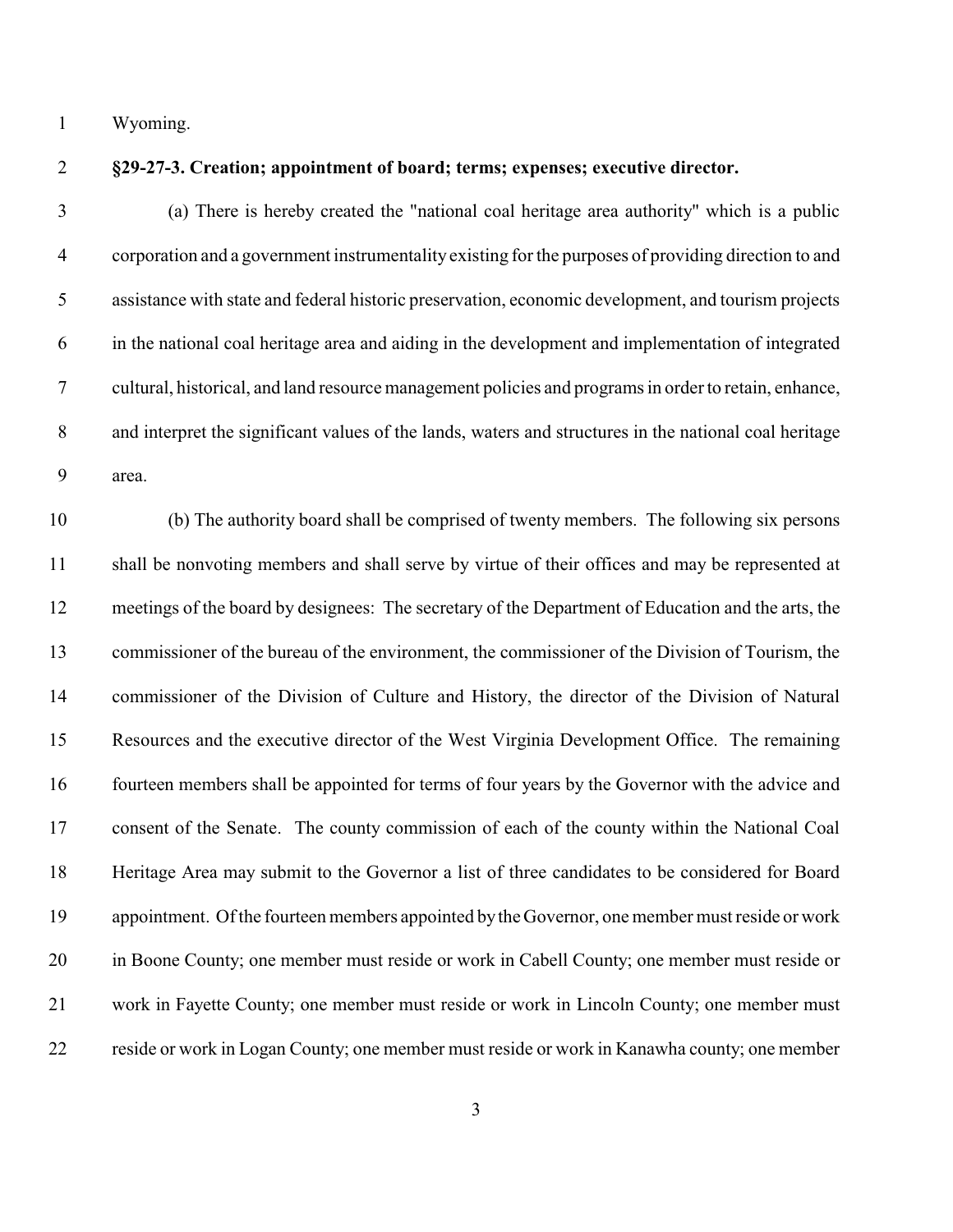| $\mathbf{1}$     | must reside or work in Marion county: <i>Provided</i> , That this member shall be an ex-officio non-voting |
|------------------|------------------------------------------------------------------------------------------------------------|
| $\overline{2}$   | member; one member must reside or work in McDowell County; one member must reside or work                  |
| $\mathfrak{Z}$   | in Mercer County; one member must reside or work in Mingo County; one member must reside or                |
| $\overline{4}$   | work in Raleigh County; one member must reside or work in Summers County; one member must                  |
| $\mathfrak s$    | reside or work in Wayne County; one member must reside or work in Wyoming County; and the                  |
| 6                | appointees must be representative of the tourism industry, the coal industry, the united mine workers      |
| $\boldsymbol{7}$ | of America, economic development activity, historic preservation activity or higher education.             |
| $8\,$            | (c) The terms of office shall be four years and shall expire on June 30. No appointed member               |
| $\mathbf{9}$     | may serve more than two consecutive full terms. A member shall continue to serve until his or her          |
| 10               | successor has been appointed and qualified.                                                                |
| 11               | (d) If an appointed member is unable to complete a term, the Governor shall appoint a person               |
| 12               | to complete the unexpired term. Each vacancy occurring on the board must be filled within sixty            |
| 13               | days after the vacancy is created.                                                                         |
| 14               | (e) Any appointed member of the board shall immediately and automatically forfeit his or                   |
| 15               | her membership on the board if he or she becomes a nonresident of the county, or ceases to be              |
| 16               | employed in that county, from which he or she was appointed.                                               |
| 17               | (f) Each member of the board shall serve without compensation, but shall receive expense                   |
| 18               | reimbursement for all reasonable and necessary expenses actually incurred in the performance of the        |
| 19               | duties of the office, in the same amount paid to members of the Legislature for their interim duties       |
| 20               | as recommended by the citizens legislative compensation commission and authorized by law:                  |
| 21               | <i>Provided</i> , That no member may be reimbursed for expenses paid by a third party.                     |
| 22               | (g) The board shall appoint an executive director to act as its chief executive officer, to serve          |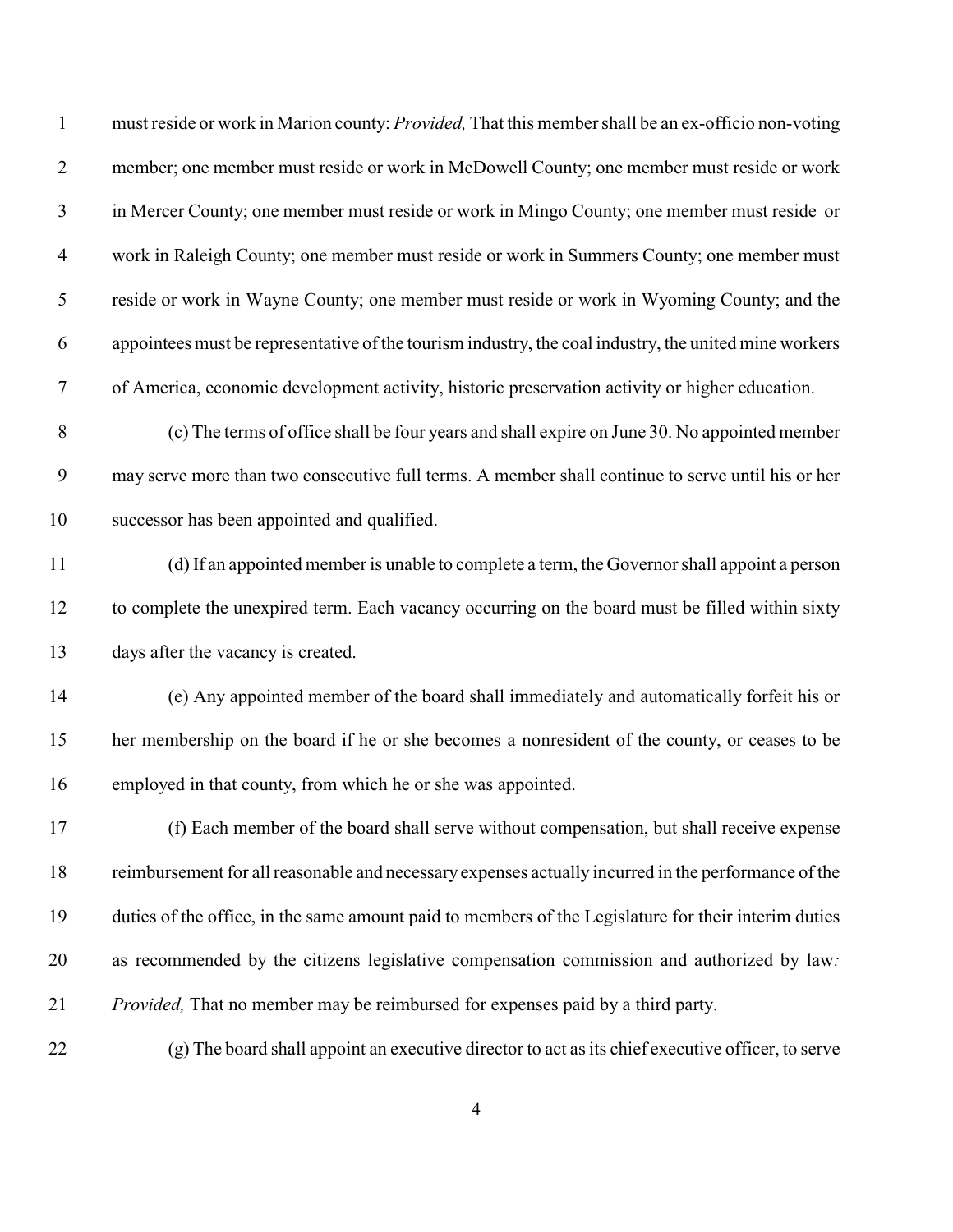at the will and pleasure of the board. The board, acting through its executive director, may employ any other personnel considered necessary and may appoint staff for the authority and retain such temporary consultants or technicians as may be required for any special study or survey consistent with the provisions of this article. The executive director shall carry out plans to implement the provisions of this article and to exercise those powers. The executive director shall prepare annually a budget to be submitted to the board for its review and approval.

## **§29-27-4. Board; quorum; chairperson; bylaws.**

 (a) The board is the governing body of the authority and the board shall exercise all the powers given the authority in this article.

 (b) A chairperson shall be appointed by and shall serve at the will and pleasure of the Governor, with the advice and consent of the Senate. The Secretary of Education and the Arts may submit to the Governor a list of three candidates to be considered for chairperson appointment. The authority shall meet at such times as shall be specified by the chairperson, but in no case less than once each three months. Notice of the meeting must be given in accordance with the provisions of section three, article nine-a, chapter six of this code. A majority of the members may also call a meeting upon such notice as provided in this section. A majority of seven appointed members shall constitute a quorum for the transaction of business. The chairperson of the board shall appoint from the membership of the authority certain members to serve as secretary and as treasurer.

 (c) There shall be a standing committee of the National Coal Heritage Area Authority known as the "Coal Heritage Trail Committee" comprised of the chairperson and members of the national coal heritage area from the counties that the Coal Heritage Trail passes through. These counties are Mercer, McDowell, Wyoming, Raleigh and Fayette. This standing committee shall be responsible